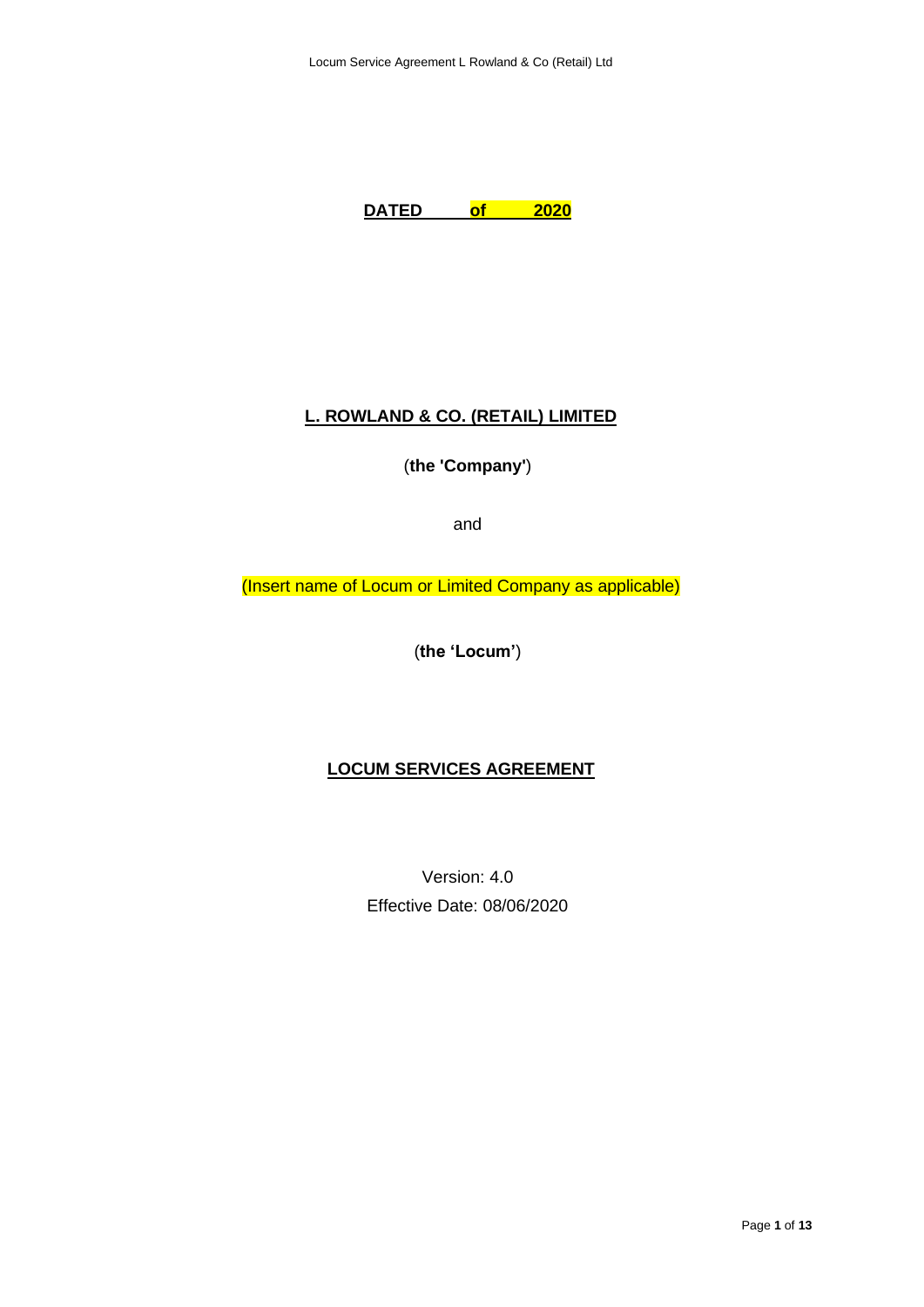# Contents

| 1.              |  |  |
|-----------------|--|--|
| 2.              |  |  |
| 3.              |  |  |
| 4.              |  |  |
| 5.              |  |  |
| 6.              |  |  |
| 7.              |  |  |
| 8.              |  |  |
| 9.              |  |  |
| 10.             |  |  |
| 11.             |  |  |
| 12.             |  |  |
| 13 <sub>1</sub> |  |  |
| 14.             |  |  |
| 15.             |  |  |
| 16.             |  |  |
|                 |  |  |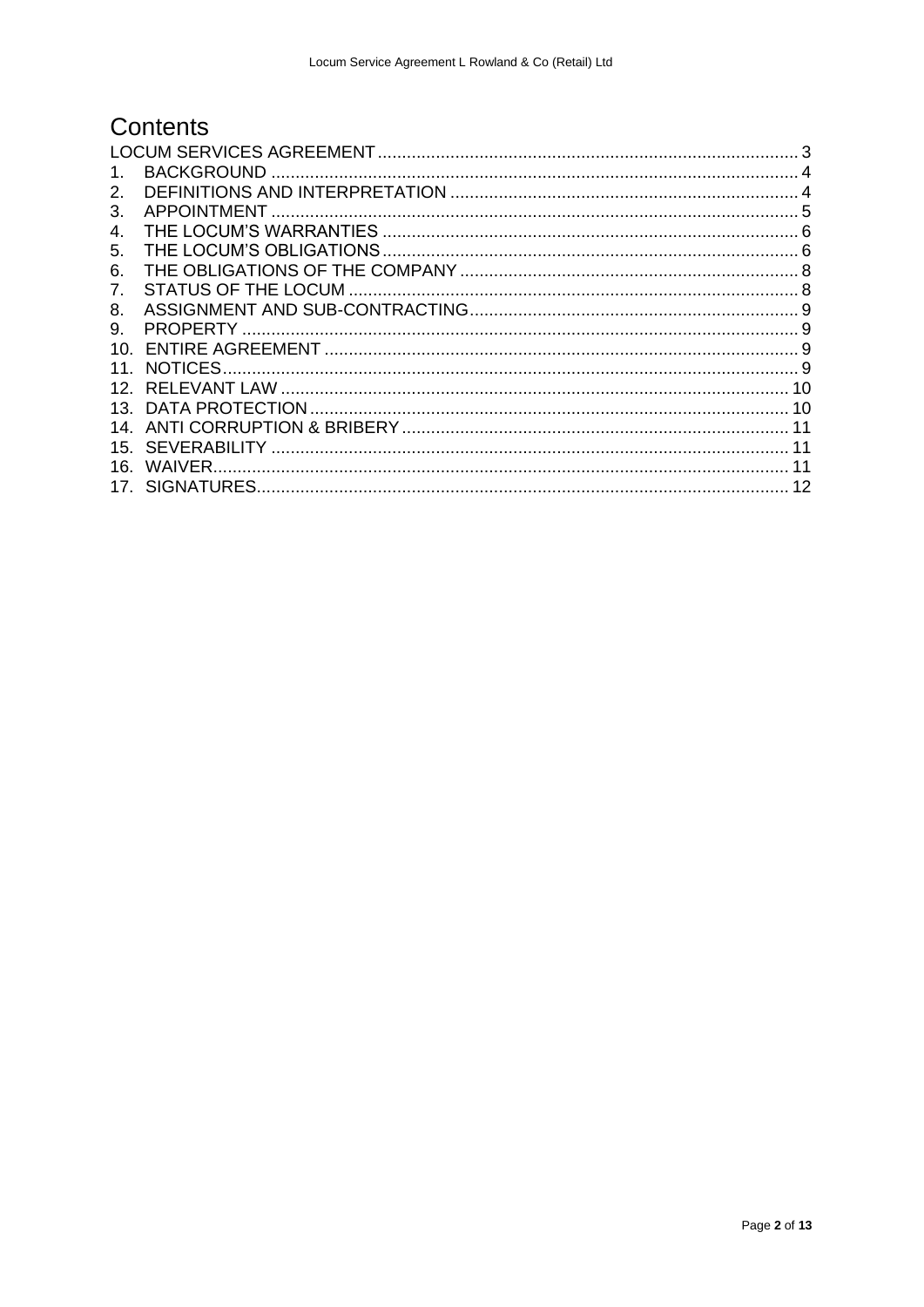## **LOCUM SERVICES AGREEMENT**

# <span id="page-2-0"></span>**THIS AGREEMENT** is made this day of 20\_

## **BETWEEN**

(1) L. Rowland & Co. (Retail) Limited ("**The Company**"):Company Registration Number 2288928 with registered offices at Rivington Road, Whitehouse Industrial Estate, Preston Brook, Runcorn, Cheshire, WA7 3DJ

### **And**

 $(2)$  Name **Address Address Address Address** Email address: ("**The Locum**")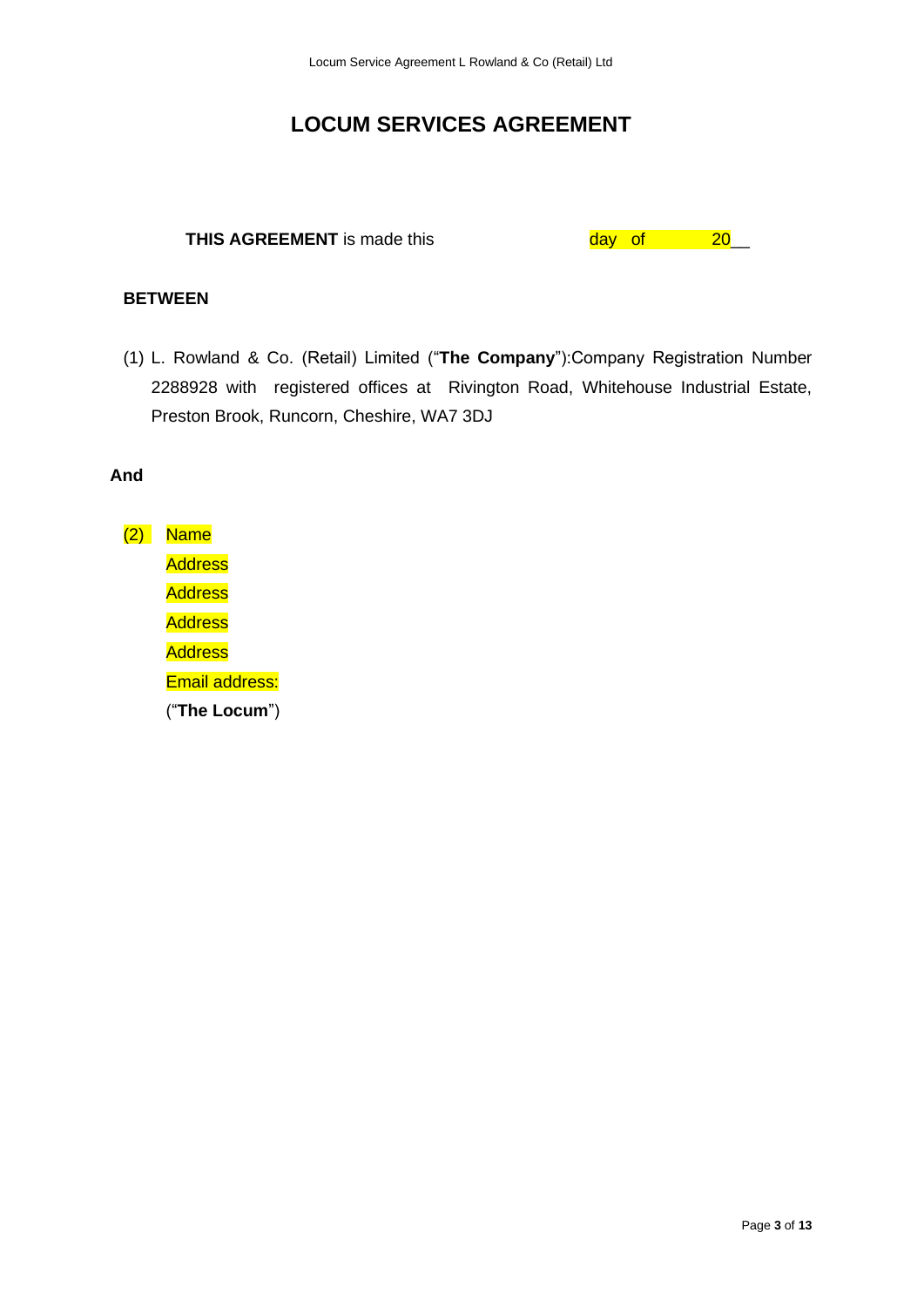#### **IT IS AGREED** as follows:

#### <span id="page-3-0"></span>**1. BACKGROUND**

- 1.1 The Locum has professional and appropriate qualifications, skills, abilities and know-how, and holds himself out as a GPhC registered, self-employed pharmacist whose services are of interest to the Company.
- 1.2 The Locum is an independent self employed contractor willing to provide the Services for the Company upon the terms of this Agreement.
- 1.3 Whilst the Locum shall be under no obligation to accept any Booking offered by the Company and the Company shall be under no obligation to offer any such Booking, the parties wish to set out the terms upon which any Booking shall be offered and accepted.

#### <span id="page-3-1"></span>**2. DEFINITIONS AND INTERPRETATION**

- 2.1 In this Agreement the following terms shall have the following meanings:
	- 2.1.1 "Booking" means the period for which the Company engages the Locum to provide the Services from time to time under the terms of this Agreement
	- 2.1.2 "GPhC" means the General Pharmaceutical Council.
	- 2.1.3 "NHS Digital" which was previously known as "HSCIC" means Health and Social care Information Centre as amended from time to time.
	- 2.1.4 "Payments" means the sum agreed for each day of engagement of the Locum by the Company.
	- 2.1.5 "PCO" means the relevant Health Board in Scotland and Wales and in England the relevant NHS Area Teams, other local commissioners such as a CCG or local authority as amended from time to time.
	- 2.1.6 "Premises" means such place being the Company's premises or such other premises as the Company may from time to time direct or which may be necessary for the proper provision of the Services.
	- 2.1.7 "Services" means the provision of all dispensing, and other essential, advanced and enhanced pharmacy services as defined by the relevant Pharmacy Contract in the country in which the pharmacy services are to be provided and any other additional NHS or private services provided by the branch including but not limited to sales of OTC products to which the Locum is engaged on the terms of this Agreement from time to time and the Locum warrants that they have the appropriate accreditation or declaration for such Services.
	- 2.1.8 "Working day" means any day other than a Saturday or Sunday or Bank Holiday or other Statutory Holiday
- 2.2 The headings in this Agreement are for convenience only and shall not affect the interpretation of the relevant clause(s).
- 2.3 In this Agreement unless the context otherwise requires: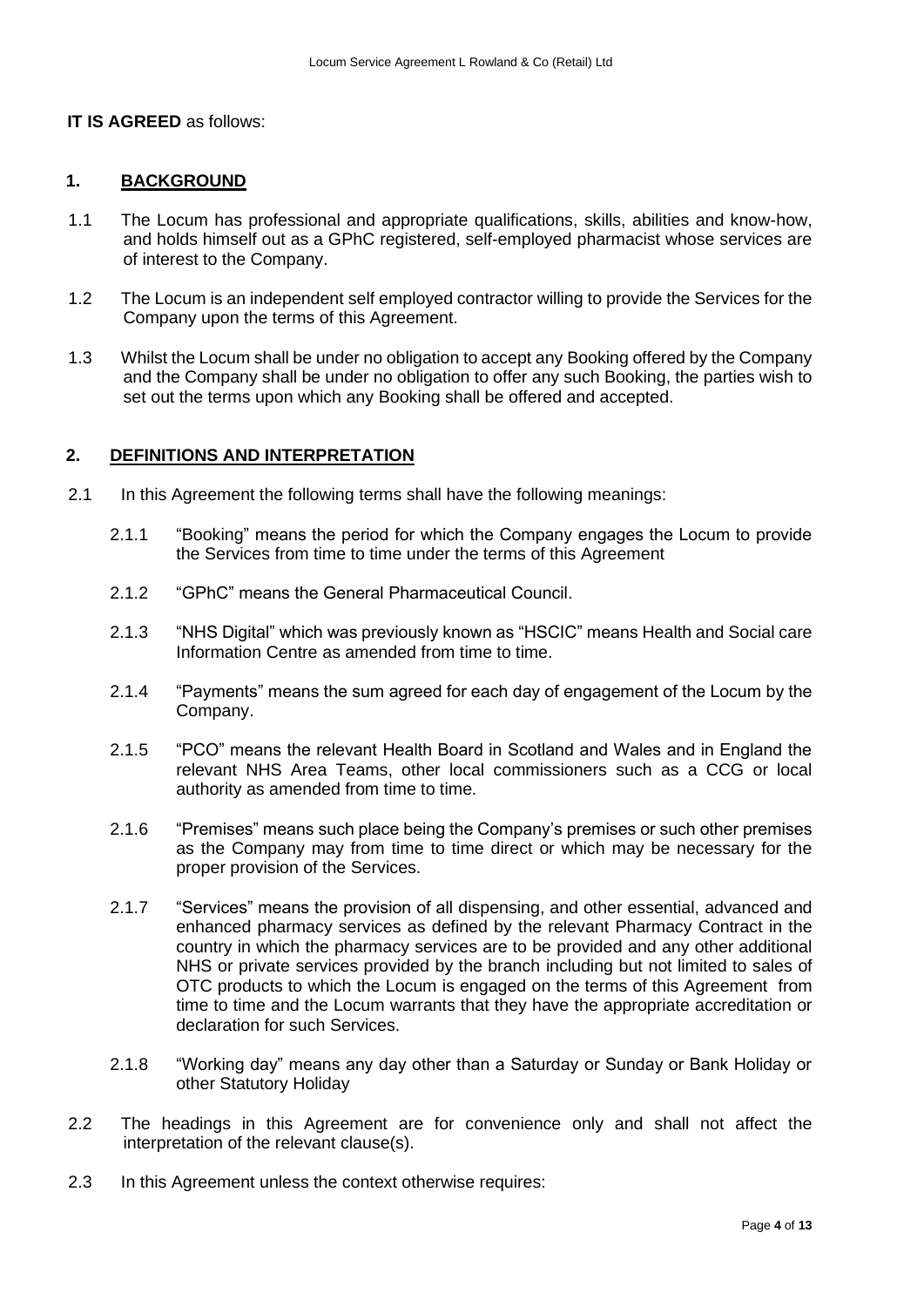- 2.3.1 Any reference to a statutory provision shall be deemed to include a reference to any statutory modification or re-enactment of it, amended or extended;
- 2.3.2 Any reference to a Clause or Schedule shall be construed as a reference respectively to a Clause of or Schedule to this Agreement and any reference to a paragraph shall be construed as a reference to a paragraph in a Schedule to this Agreement.

## <span id="page-4-0"></span>**3. APPOINTMENT**

- 3.1 On the occasions that the Company has offered and the Locum has accepted a Booking as a locum pharmacist to provide the Services to the Company's, the terms set out in this Agreement shall apply to the Booking and in return for the Payments
- 3.2 Once the Parties have agreed to a specific Booking at one of the Companies pharmacies, subject to the provisions of Clause 3.5 below, such Booking shall become binding on the Parties, however any agreed Booking may be cancelled by either Party on a minimum of one (1) weeks prior written notice to the other Party from the date the Booking is due to be performed.
- 3.3 The Locum shall not:
	- 3.3.1 Be entitled to receive any payment in respect of any day or part of a day when they are not able to provide the Services because, for example of sickness or holiday;
	- 3.3.2 Be entitled to receive any payment for days not engaged by the Company
- 3.4 The Company may appoint other locums to provide the Services with the Locum at their sole discretion.
- 3.5 This Agreement shall continue in force for the duration of the Booking and whether or not the Booking is a specified number of days it may be terminated by either party upon giving the other one (1) weeks written prior notice or immediately by the Company in the event that:-
	- 3.5.1 The Locum is no longer a GPhC registered pharmacist
	- 3.5.2 The Locum is in material breach of any security procedures of the Company and/or
	- 3.5.3 In the reasonable belief of the Company the Locum is or has been during the Booking professionally negligent and/or
	- 3.5.4 In the reasonable belief of the Company the Locum has or is likely to act in a manner to bring the Company into disrepute and/or
	- 3.5.5 Fails to follow accepted professional best practice and does not work to the standards reasonably required by the Superintendent Pharmacist and/or
	- 3.5.6 The Locum becomes subject to any restrictions which in the reasonable belief of the company renders the Locum unfit to provide the Services and Locum's warranties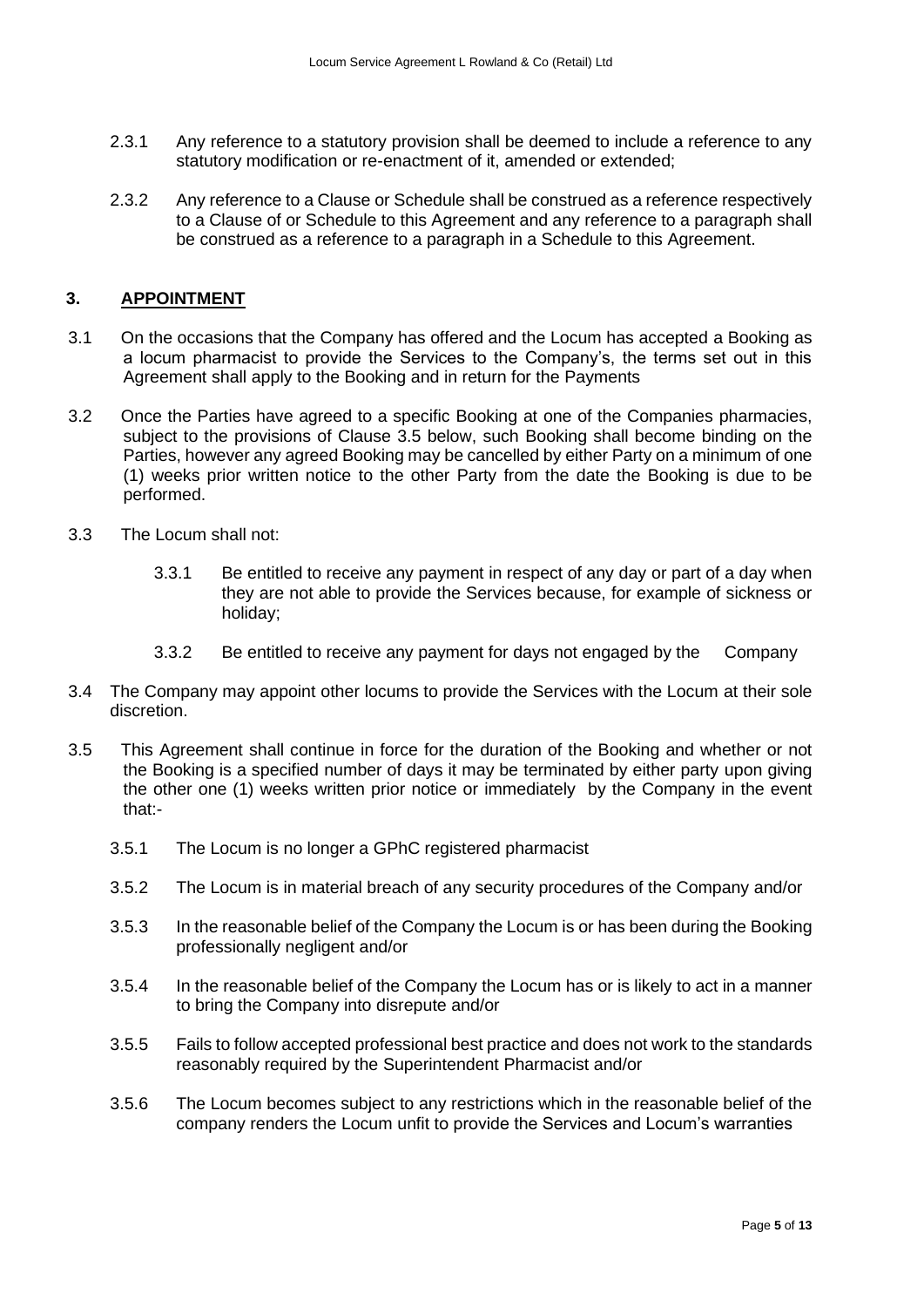### <span id="page-5-0"></span>**4. THE LOCUM'S WARRANTIES**

- 4.1 The Locum warrants that during the subsistence of the Booking they shall be a GPhC registered pharmacist and shall maintain such registration solely at the Locum's cost for the duration of this Agreement.
- 4.2 The Locum warrants that they shall notify the Company forthwith if they no longer hold GPhC registration as a pharmacist.
- 4.3 The Locum warrants that they will comply with all Fitness to Practise Regulations from time to time that are in force.
- 4.4 The Locum warrants that they will notify the Company on the same day as they receive notification of any professional restrictions on their ability to practise as a pharmacist.

### <span id="page-5-1"></span>**5. THE LOCUM'S OBLIGATIONS**

- 5.1 The Locum will during any Booking provide the Services but shall have discretion to rely upon their own skill and judgment and experience as to the way in which the Services are performed.
- 5.2 The Locum shall arrive at the Company's Premises in good time in order that the Services are provided for the whole of the opening hours of the Premises. The Locum understands the importance of this Clause 5.2 to the Company and agrees that any lateness may result in the termination of this Agreement at the Company's sole discretion.
- 5.3 The Locum shall spend such time during any Booking at the Company's premises to which they are assigned from time to time so as to ensure that all of their own and the Company's statutory and professional obligations are fully complied with.
- 5.4 During any Booking the Locum shall render the Services at any of the Premises that is reasonably required by the Company.
- 5.5 The Locum will provide the Services in accordance with the General Pharmaceutical Council ("GPhC") Code of Ethics as amended from time to time, statutory responsibilities and any other professional directions issued by the GPhC, Primary Care Organisations ("PCO") and/or the Company in operation during the Booking.
- 5.6 The Locum shall at their own cost comply with all Continuing Professional Development obligations and shall supply, upon request by the Company, evidence of such compliance. The Locum shall also be fully aware of services and schemes that are offered by the PCO in the geographical area that they are engaged (for the Company or otherwise) so that they are able to offer specialist services as required to the Company's customers and shall complete all training packs as required by the GPhC and/or PCO at no cost to the Company and provide evidence to the Company that such training packs have been completed and necessary accreditation/declaration has been received/made.
- 5.7 Subject to clause 5.2, during any Booking, the Locum shall dedicate the whole of their time to performing the Services.
- 5.8 The Locum shall at their own cost provide their own Professional Indemnity insurance with a reputable insurer to a value of £5m GBP in any single claim. The Locum agrees to provide the Company with a copy of such insurance at each annual policy renewal date.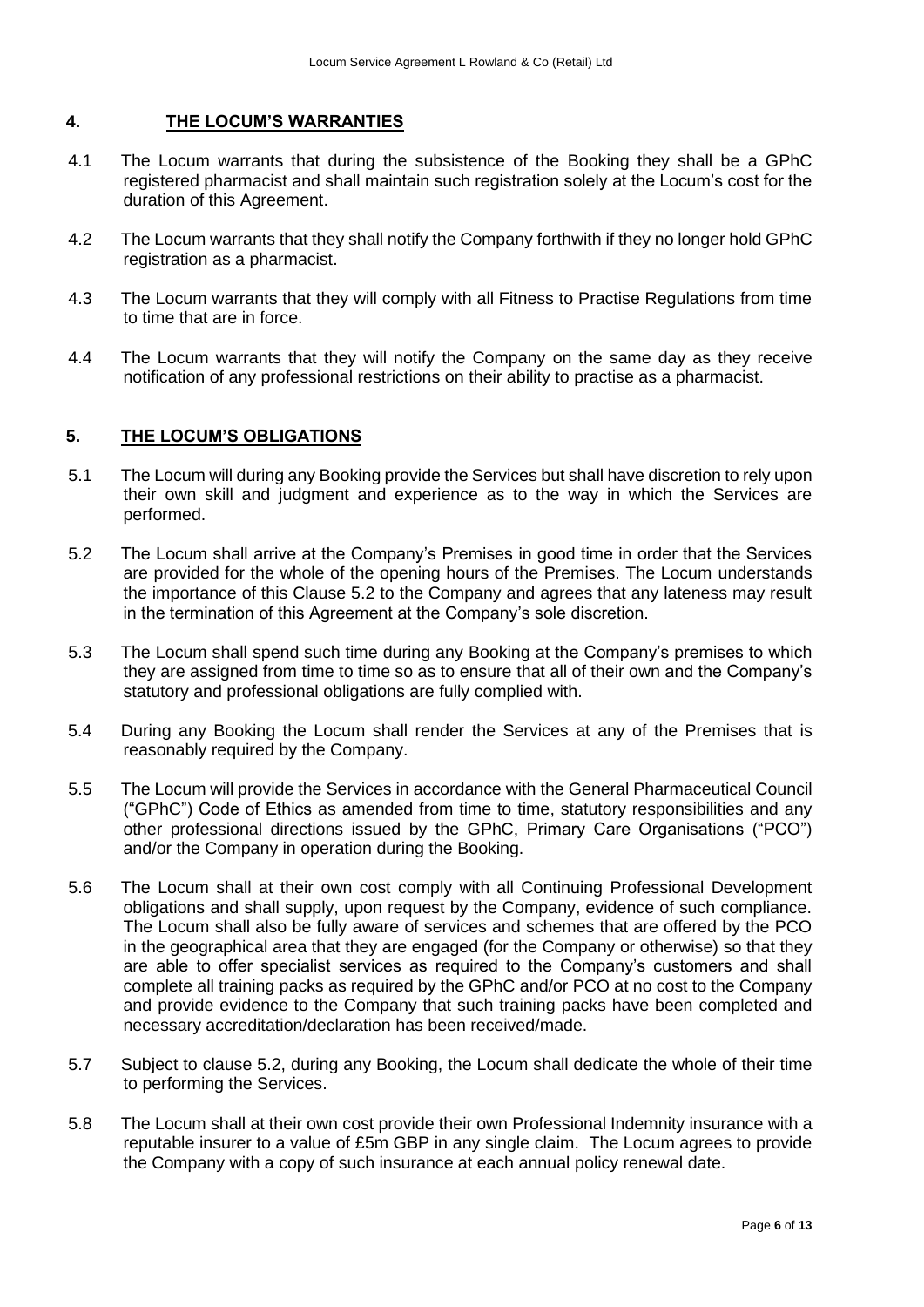- 5.9 The Locum shall provide to the Company a valid Enhanced Disclosure and Barring Service Certificate (DBS). The Locum shall provide a new DBS on the expiry of an existing DBS or provide the Company with on line access to their DBS provider so that the Company can check the status of a Locum's DBS at any time.
- 5.10 The Locum shall exercise all proper professional care, skill and diligence in the provision of the Services but shall not be subject to the direction or control of the Company as to the manner in which they shall perform the Services. In this regard and following advice given by the GPhC, the Locum is expected to use the Standard Operating Procedures in place at the pharmacy and confirms that in signing this Agreement that they had read, have understood and accepts the Companies Standard Operating Procedures. The Locum may however choose not to use the Standard Operating Procedures operating in the pharmacy to which they are assigned providing that the Locum has provided the Superintendent Pharmacist with a full copy of the Standard Operating Procedures that the Locum intends to use prior to accepting a Booking with the Company. In the event that the Superintendent Pharmacist at their sole discretion considers that inadequate Standard Operating Procedures are being used by the Locum the Company shall have the sole right to terminate this Agreement immediately.
- 5.11 The Locum agrees to fully assist the Company in investigations and/or reporting of all professional matters including but not limited to dispensing errors, breaches of Information Governance and safeguarding requirements.
- 5.12 Any information that the Locum acquires relating to patients and the activity of the Company shall be and shall remain confidential. The Locum shall not divulge such information save in the proper course of provision of the Services. Breach of this clause may result in the termination of this Agreement by the Company without notice.
- 5.13 The Locum shall at all times conduct themselves in a manner conducive to their professional status. This includes obligations upon the Locum to both dress in a manner which in the reasonable opinion of the Company, is to a professional standard befitting their professional status and maintain a high standard of personal hygiene.
- 5.14 All notes, computer disks and tapes, memoranda, correspondence, records, documents and other tangible items (and any copies of the foregoing) made, used or held by the Locum during the period of this Agreement which relate directly or indirectly to the business of the Company shall be and remain at all times the property of the Company. Upon the termination of this Agreement, the Locum shall promptly deliver to the Company all such tangible items (and any copies thereof) which are in their possession or control and which belong to the Company.
- 5.15 The Locum shall comply with the Company smoking and vaping policy, such policy is available on request from the Company.
- 5.16 The Locum shall comply with the Company's social media polices such policy is available on request from the Company.
- 5.17 The Locum shall comply with the Company's use of mobile phones such policy is available on request from the Company.
- 5.18 Nothing in this Agreement shall constitute the Locum as an agent of the Company. The Locum is authorised to order prescription and/or other stock to the extent that such stock is required for the normal running of the pharmacy where the Locum supplies the Services.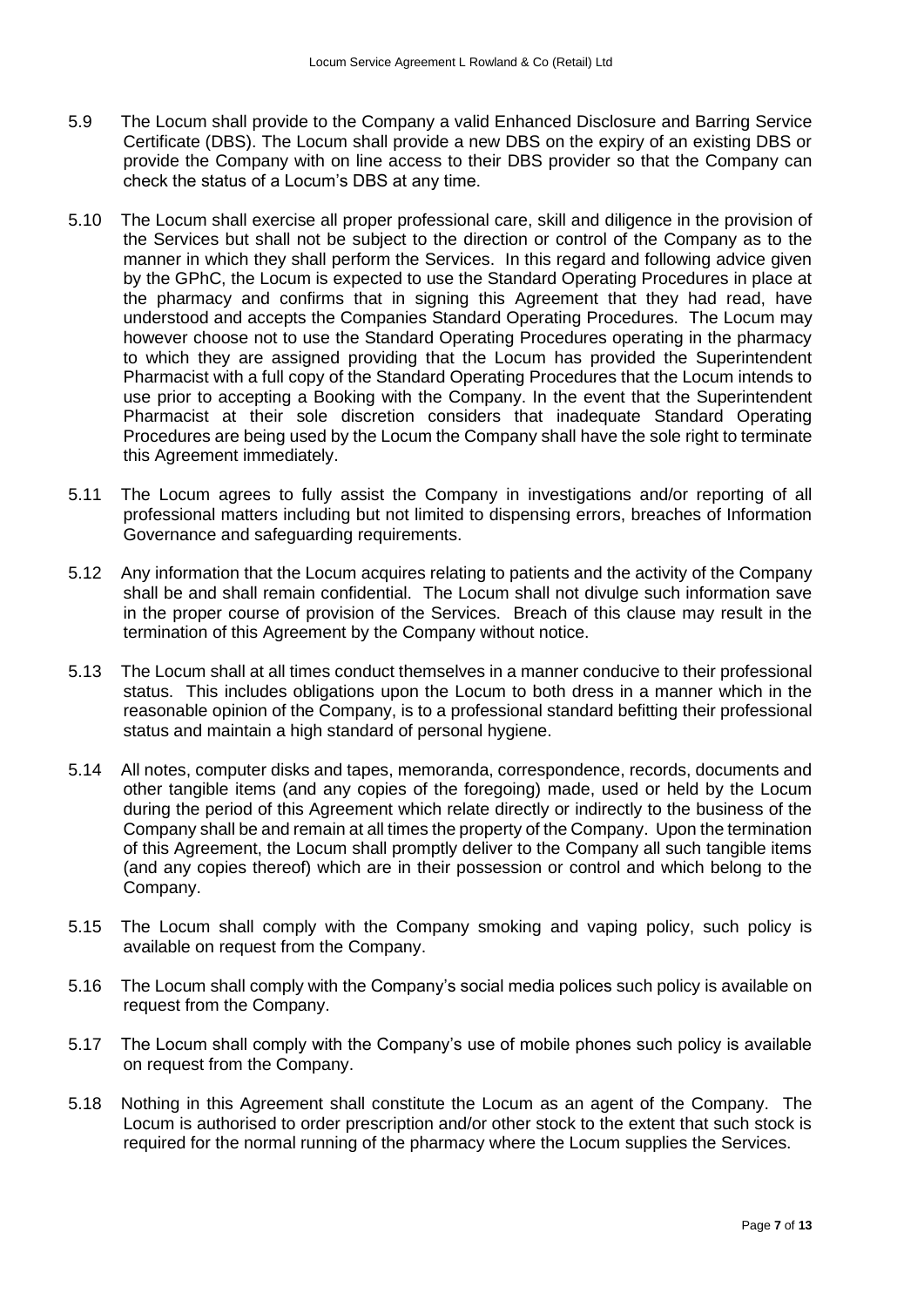- 5.19 The Locum shall not have any authority whether express or implied to incur any expenditure in the name of or for the account of the Company or otherwise to bind or commit the Company unless the Company shall have agreed in writing and in advance to it being so incurred; or hold himself out or permit himself to be held out as having any authority to do or say anything on behalf of or in the name of the Company.
- 5.20 The Locum undertakes that for the duration of any Booking they will not undertake any activities which are reasonably likely to have an adverse effect on or be prejudicial to the goodwill of the business of the Company.
- 5.21 The Locum will indemnify and keep indemnified the Company from and against any and all loss, damage or liability suffered by the Company resulting from a breach of this Agreement by the Locum.
- 5.22 The Locum shall at all times comply with the Company Information Governance policies and the requirements of Information Governance in accordance with the directions of NHS Digital or other national Information Governance bodies as amended from time to time.
- 5.23 The Locum shall submit an appropriate invoice for the Services conducted by the Locum to the satisfaction of the Company within 14 days of the relevant Booking. The Locum clearly understands and agrees that the Company shall not be liable to pay the Locum for Services that are invoiced that are over twelve weeks old from the date of the Booking.

## <span id="page-7-0"></span>**6. THE OBLIGATIONS OF THE COMPANY**

- 6.1 The Company will as soon as reasonable practicable but in any event within 14 Working Days following receipt of a satisfactory invoice submitted by the Locum make the Payments to the Locum provided that the Locum performs their obligations under this Agreement.
- 6.2 The Company reserves the right to require sight of such invoices or receipts as it may decide are relevant or appropriate prior to the making of any of the Payments.
- 6.3 The Company may, but shall not be obliged, to invite the Locum to its manager's meetings. The Locum may at their entire discretion elect to attend. When a Locum attends, such attendance will not entitle them to any further payment under this Agreement.
- 6.4 In order for the Company to comply with European Anti-Terror Regulations (881/2002 and 2580/2001), the Company will conduct sanctions compliance checks. These checks are to be carried out by a third party, with whom the Company have a contract, all data used for this purpose will be processed only on instruct from the Company and in accordance with UK data Protection Laws, this data will not be transferred outside of the European Economic Area

#### <span id="page-7-1"></span>**7. STATUS OF THE LOCUM**

- 7.1 The Locum warrants and represents to the Company that they are an independent contractor and not the servant or agent of the Company.
- 7.2 In such capacity the Locum shall bear exclusive responsibility for the payment of any tax and national insurance contributions as a self-employed person which may be found due in relation to any payments or arrangements made under this Agreement.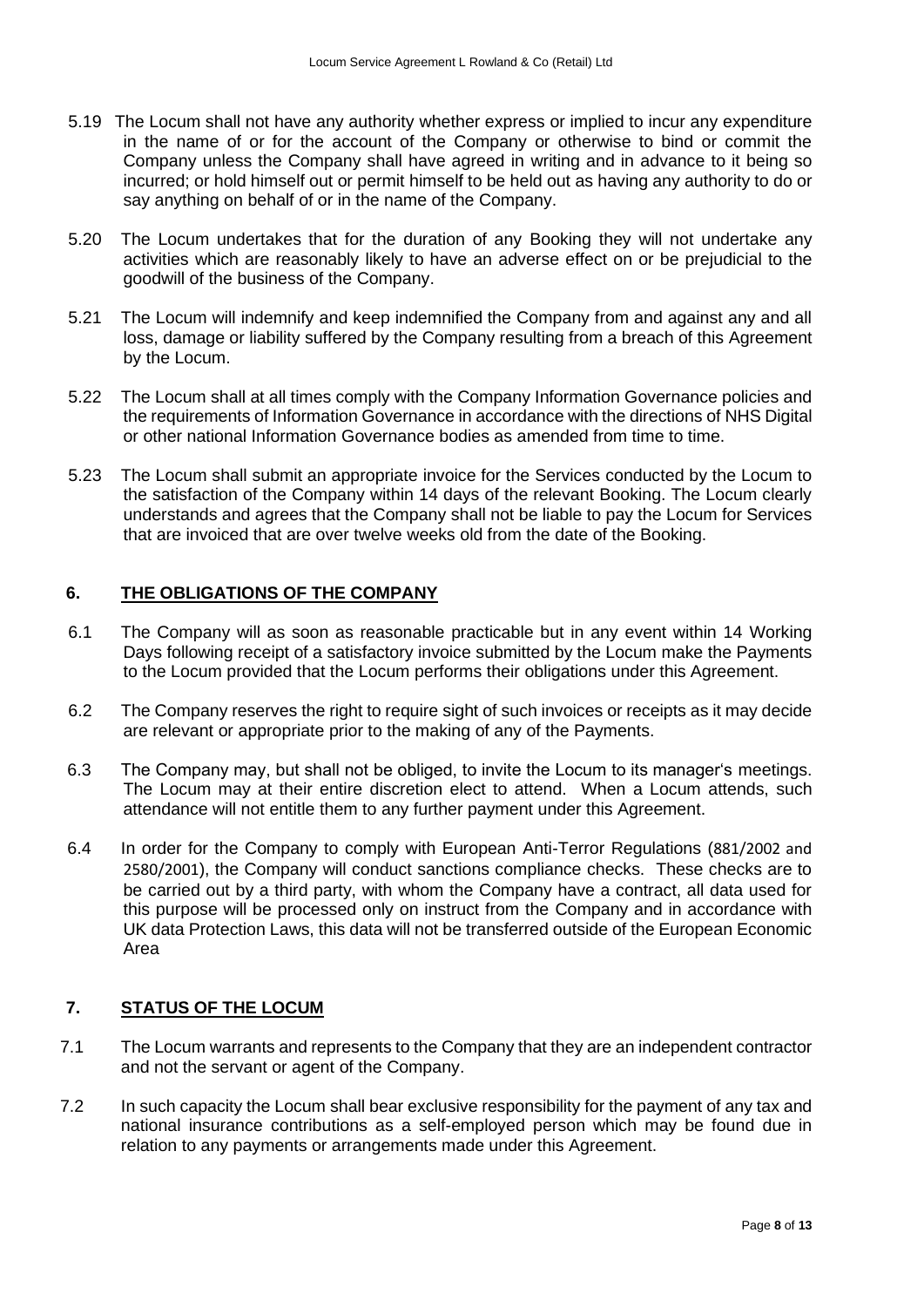- 7.3 The Locum shall promptly notify the Inland Revenue of their self-employed status and of their liability for Class 2 and, where appropriate, Class 4 national insurance contributions.
- 7.4 The Locum hereby agrees to indemnify the Company against all costs, claims, actions, demands, penalties and liabilities incurred in respect of or arising in connection with any tax, National Insurance or similar impost or other such payment of a fiscal nature which may be found due from the Company in respect of the Locum's appointment and the payment of fees by the Company to the Locum hereunder.

## <span id="page-8-0"></span>8. **ASSIGNMENT AND SUB-CONTRACTING**

- 8.1 The Locum shall not assign or sub-contract or purport to assign or sub-contract any of their rights or duties under this Agreement except that the Locum may arrange a substitute locum pharmacist, or at their own expense may provide the additional assistance of, any other individual employed by the Locum who has the same or similar qualifications, skill and experience as the Locum and whose substitution or assistance has been approved in writing by the Company which approval will not be unreasonably withheld.
- 8.2 This Agreement and all rights under it may be assigned or transferred by the Company.

### <span id="page-8-1"></span>9. **PROPERTY**

- 9.1 The Company will not be responsible for any clothing or personal property of any kind whatsoever belonging to or in the possession of the Locum whilst the Locum is providing the Services on the terms of this Agreement in any of the Companies properties.
- 9.2 The Locum shall not remove from any premises of the Company any goods, materials, or equipment unless authorised in writing by the Company to do so.
- 9.3 The Locum hereby agrees to allow any car or vehicle of his, clothing, bag, box, container or other receptacle of any kind in their possession or provided for their use to be examined by a representative of the Company on demand on the proviso that such right of search shall apply on any day that the Locum provided the Services to the Company.

### <span id="page-8-2"></span>10. **ENTIRE AGREEMENT**

10.1 This Agreement contains the entire agreement between the parties in relation to its subject matter and supersedes any prior agreement whether written or oral. There are no representations, warranties, conditions, other agreements or acknowledgements, whether direct or collateral, express or implied, that form part of or affect this Agreement or which induced any party hereto to enter into this Agreement or on which reliance is placed by any party, except as specifically set forth in this Agreement.

## <span id="page-8-3"></span>11. **NOTICES**

- 11.1 Any notice required to be given by either party hereto to the other shall be given in writing and may be served either by:
	- 11.1.1 Letter, sent first class through the post to the addresses quoted above (or to such other address as either party shall have previously notified to the other) and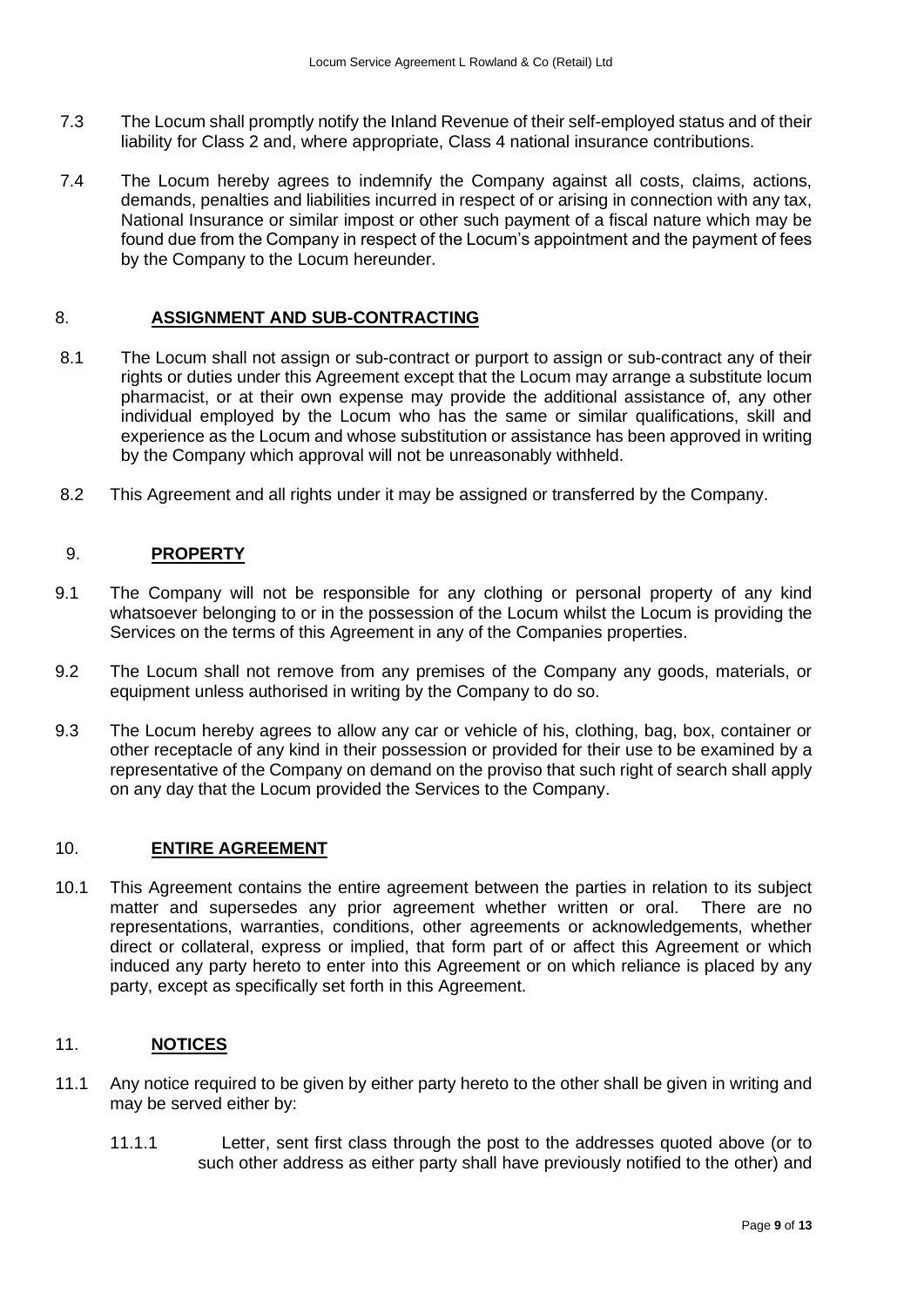it shall operate and be deemed to have been served at the expiration of twentyfour hours from the time of being posted;

- 11.1.2 Email, to the email address quoted above (or to such other email address as either party shall have previously notified to the other) and shall be deemed to have been served twenty-four hours from delivery if sent to the correct email address and no notice of delivery failure is received.
- 11.2 In the event that the Locum changes their contact details (postal address or email address) they shall notify the Company forthwith.

### <span id="page-9-0"></span>12. **RELEVANT LAW**

12.1 This Agreement shall be governed by and construed in accordance with English Law and the parties hereby submit themselves to the exclusive jurisdiction of the English Courts.

### <span id="page-9-1"></span>13. **DATA PROTECTION**

- 13.1 The Locum shall to the extent that they process any personal data in connection with this Agreement shall;
	- 13.1.1 Act only on instruction from the Company in relation to its processing of the personal data;
	- 13.1.2 Maintain the Companies technical and organisational measures that ensure personal data is kept secure;
	- 13.1.3 Not do or omit to do anything which causes the Company to breach the UK Data Protection Laws or any other law or contravene the terms of any registration, notification or authorisation of the Company under the UK Data Protection Laws;
	- 13.1.4 Treat personal data as confidential information of the Company;
	- 13.1.5 Use and retain personal data only for the purpose of fulfilling its obligations under this Agreement; and
	- 13.1.6 Not transfer personal data to any country outside the European Union without the prior written consent of the Company (which consent the Company may give on such terms as the Company may in its absolute discretion prescribe)
	- 13.2 The Locum shall be liable for and covenants with the Company to fully indemnify, defend and hold harmless the Company for and against all and any damages. Losses, liabilities, claims, actions, costs (on a full indemnity basis) and expenses (including the cost of legal and other professional services and out of pocket disbursements properly incurred), regardless of whether based in whole or in part on strict liability, wilful or intentional misconduct, or ordinary or gross negligence of the Locum, or otherwise which the Company may suffer or incur (whether directly or indirectly) as a result or as a consequence of, or arising out of or in connection with, any claim relating to any breach by the Locum of its obligations under this Clause 13 and/or the UK Data Protection Laws.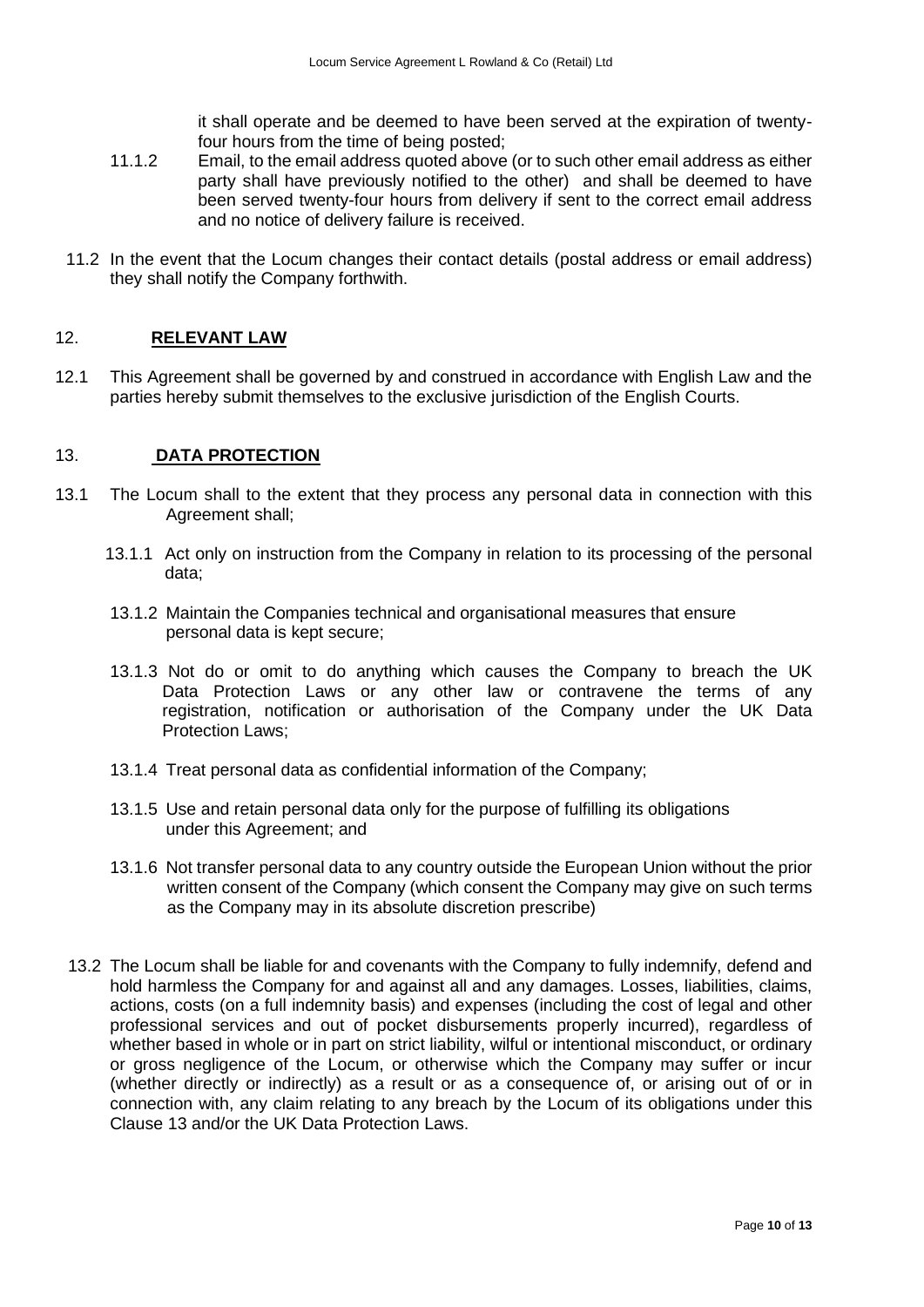## 14. **ANTI CORRUPTION & BRIBERY**

<span id="page-10-0"></span>It is a policy of both parties to comply with all laws and regulatory requirements affecting its business including anti-corruption and anti-bribery laws within the United Kingdom. Both parties shall:

- 14.1 Comply with all applicable laws, statutes, regulations, and codes relating to anti-bribery and anti-corruption including but not limited to the Bribery Act 2010 ("Relevant Requirements") that are applicable within the United Kingdom;
- 14.2 Not engage in any activity, practice or conduct which would constitute an offence under sections 1, 2 or 6 of the Bribery Act 2010 if such activity, practice or conduct had been carried out in the UK;
- 14.3 Have and shall maintain in place throughout the term of the Contract its own policies and procedures, including adequate procedures under the Bribery Act 2010, to ensure compliance with the Relevant Requirements of that Act and will enforce them where appropriate
- 14.4 Promptly report to the other party any request or demand for any undue financial or other advantage of any kind received by that party in connection with the performance of the Contract;
- 14.5 Breach of this clause shall be deemed a material breach of the Contract which is incapable of remedy and in the event of such a breach a party so affected shall have the right to immediately terminate Contract.

## <span id="page-10-1"></span>15. **SEVERABILITY**

- 15.1 If any provision of this agreement (or part of a provision) is found by any court or administrative body of competent jurisdiction to be invalid, unenforceable or illegal, the other provisions shall remain in force.
- 15.2 If any invalid, unenforceable or illegal provision would be valid, enforceable or legal if some part of it were deleted, the provision shall apply with the minimum modification necessary to make it legal, valid and enforceable.

## <span id="page-10-2"></span>16. **WAIVER**

16.1 No failure to exercise or delay in exercising any right or remedy provided under this agreement or by law constitutes a waiver of such right or remedy nor shall it prevent any future exercise or enforcement of such right or remedy.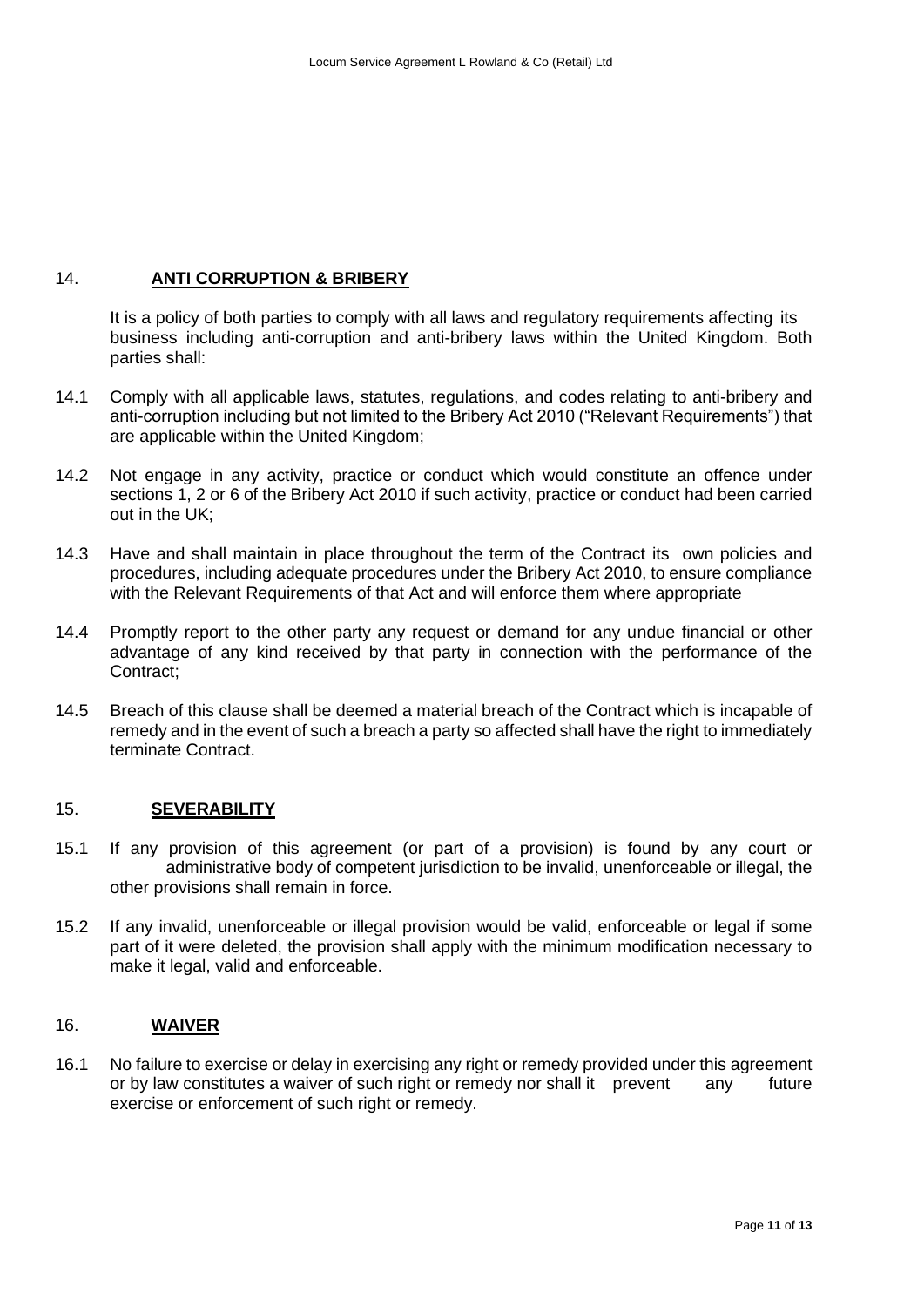## <span id="page-11-0"></span>17. **SIGNATURES**

| <b>SIGNED</b> for and on behalf of the Company; |             |  |
|-------------------------------------------------|-------------|--|
|                                                 |             |  |
|                                                 |             |  |
|                                                 |             |  |
|                                                 |             |  |
|                                                 | (Town/City) |  |
| <b>SIGNED</b> for and on behalf of the Locum    |             |  |
|                                                 |             |  |
|                                                 |             |  |
|                                                 |             |  |

Details regarding the processing of personal data are available upon request, or on our privacy policy available at [www.rowlandspharmacy.co.uk.](http://www.rowlandspharmacy.co.uk/)